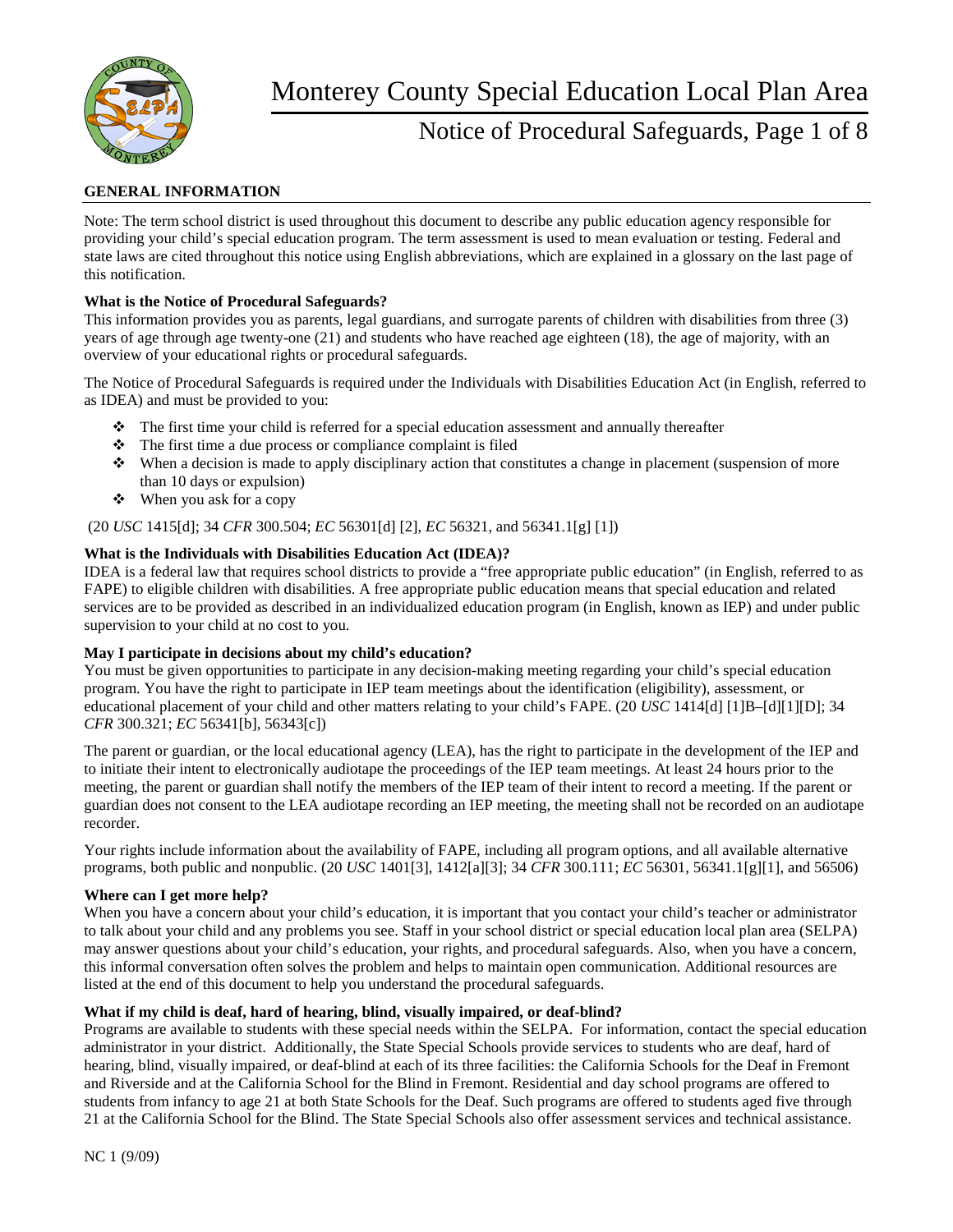

## Notice of Procedural Safeguards, Page 2 of 8

For more information about the State Special Schools, please visit the California Department of Education (CDE) Web site at http://www.cde.ca.gov/sp/ss/ or ask for more information from the members of your child's IEP team.

#### **NOTICE, CONSENT, SURROGATE PARENT APPOINTMENT, ASSESSMENT, AND ACCESS TO RECORDS**

## **Prior Written Notice**

#### **When is a notice needed?**

This notice must be given when the school district proposes or refuses to initiate a change in the identification, assessment, or educational placement of your child with special needs or the provision of a free appropriate public education. (20 *USC*  1415[b][3] and (4), 1415[c][1], 1414[b][1]; 34 *CFR* 300.503; *EC* 56329 and 56506[a])

The school district must inform you about proposed evaluations of your child in a written notice or an assessment plan within fifteen (15) days of your written request for evaluation. The notice must be understandable and in your native language or other mode of communication, unless it is clearly not feasible to do so. (34 *CFR* 300.304; *EC* 56321)

#### **What will the notice tell me?**

The Prior Written Notice must include the following:

- 1. A description of the actions proposed or refused by the school district
- 2. An explanation of why the action was proposed or refused
- 3. A description of each assessment procedure, record, or report the agency used as a basis for the action proposed or refused
- 4. A statement that parents of a child with a disability have protection under the procedural safeguards
- 5. Sources for parents to contact to obtain assistance in understanding the provisions of this part
- 6. A description of other options that the IEP team considered and the reasons those options were rejected; and
- 7. A description of any other factors relevant to the action proposed or refused.

(20 *USC* 1415[b][3] and [4], 1415[c][1], 1414[b][1]; 34 *CFR* 300.503)

#### **Parental Consent**

#### **When is my approval required for assessment?**

You have the right to refer your child for special education services. You must give informed, written consent before your child's first special education assessment can proceed. The parent has at least fifteen (15) days from the receipt of the proposed assessment plan to arrive at a decision. The assessment may begin immediately upon receipt of the consent and must be completed and an IEP developed within sixty (60) days of your consent.

#### **When is my approval required for services?**

You must give informed, written consent before your school district can provide your child with special education and related services.

#### **What are the procedures when a parent does not provide consent?**

If you do not provide consent for an initial assessment or fail to respond to a request to provide the consent, the school district may pursue the initial assessment by utilizing due process procedures.

If you refuse to consent to the initiation of services, the school district must not provide special education and related services and shall not seek to provide services through due process procedures.

If you consent in writing to the special education and related services for your child but do not consent to all of the components of the IEP, those components of the program to which you have consented must be implemented without delay.

If the school district determines that the proposed special education program component to which you do not consent is necessary to provide a free appropriate public education to your child, a due process hearing must be initiated. If a due process hearing is held, the hearing decision shall be final and binding.

In the case of reevaluations, the school district must document reasonable measures to obtain your consent. If you fail to respond, the school district may proceed with the reevaluation without your consent. (20 *USC* 1414[a][1][D] and 1414[c]; 34 *CFR* 300.300; *EC* 56506[e], 56321[c] and [d], and 56346).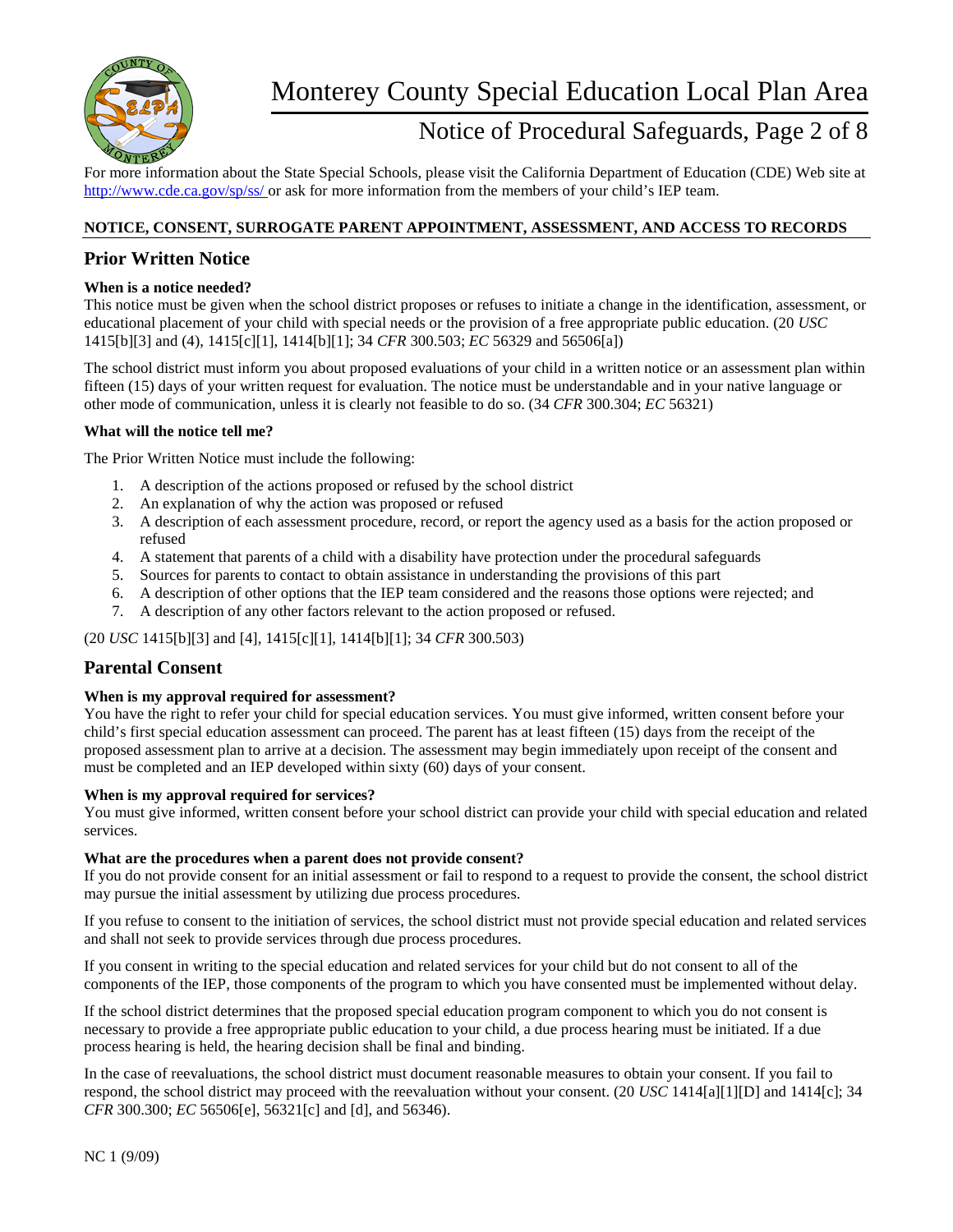

## Notice of Procedural Safeguards, Page 3 of 8

#### **When may I revoke consent?**

If at any time subsequent to the initial provision of special education and related services, the parent of a child revokes consent in writing for the continued provision of special education and related services, the public agency:

- 1. May not continue to provide special education and related services to the child, but must provide prior written notice in accordance with 34 *CFR* Section 300.503 before ceasing such services
- 2. May not use the procedures in subpart E of Part 300 34 *CFR* (including the mediation procedures under 34 *CFR*  Section 300.506 or the due process procedures under 34 *CFR* Sections 300.507 through 300.516) in order to obtain agreement or a ruling that the services may be provided to the child
- 3. Will not be considered to be in violation of the requirement to make a free appropriate public education (FAPE) available to the child because of the failure to provide the child with further special education and related services
- 4. Is not required to convene an IEP team meeting or develop an IEP under 34 *CFR* Sections 300.320 and 300.324 for the child for further provision of special education and related services

Please note, in accordance with 34 *CFR* Section 300.9 (c)(3), that if the parents revoke consent in writing for their child's receipt of special education services after the child is initially provided special education and related services, the public agency is not required to amend the child's education records to remove any references to the child's receipt of special education and related services because of the revocation of consent.

## **Surrogate Parent Appointment**

#### **What if a parent cannot be identified or located?**

School districts must ensure that an individual is assigned to act as a surrogate parent for the parents of a child with a disability when a parent cannot be identified and the school district cannot discover the whereabouts of a parent.

A surrogate parent may also be appointed if the child is an unaccompanied homeless youth, an adjudicated dependent or ward of the court under the state Welfare and Institution Code, and is referred to special education or already has an IEP. (20 *USC*  1415[b][2] ; 34 *CFR* 300.519; *EC* 56050; GC 7579.5 and 7579.6)

### **Nondiscriminatory Assessment**

#### **How is my child assessed for special education services?**

You have the right to have your child assessed in all areas of suspected disability. Materials and procedures used for assessment and placement must not be racially, culturally, or sexually discriminatory.

Assessment materials must be provided and the test administered in your child's native language or mode of communication and in the form most likely to yield accurate information on what the child knows and can do academically, developmentally, and functionally, unless it is clearly not feasible to so provide or administer.

No single procedure can be the sole criterion for determining eligibility and developing FAPE for your child. (20 *USC*  1414[b][1]–[3], 1412[a][6][B]; 34 *CFR* 300.304; *EC* 56001[j] and 56320)

### **Independent Educational Assessments**

#### **May my child be tested independently at the district's expense?**

If you disagree with the results of the assessment conducted by the school district, you have the right to ask for and obtain an independent educational assessment for your child from a person qualified to conduct the assessment at public expense.

The parent is entitled to only one independent educational evaluation at public expense each time the public agency conducts an evaluation with which the parent disagrees.

The school district must respond to your request for an independent educational assessment and provide you information about where to obtain an independent educational assessment.

If the school district believes that the district's assessment is appropriate and disagrees that an independent assessment is necessary, the school district must request a due process hearing to prove that its assessment was appropriate. If the district prevails, you still have the right to an independent assessment but not at public expense. The IEP team must consider independent assessments.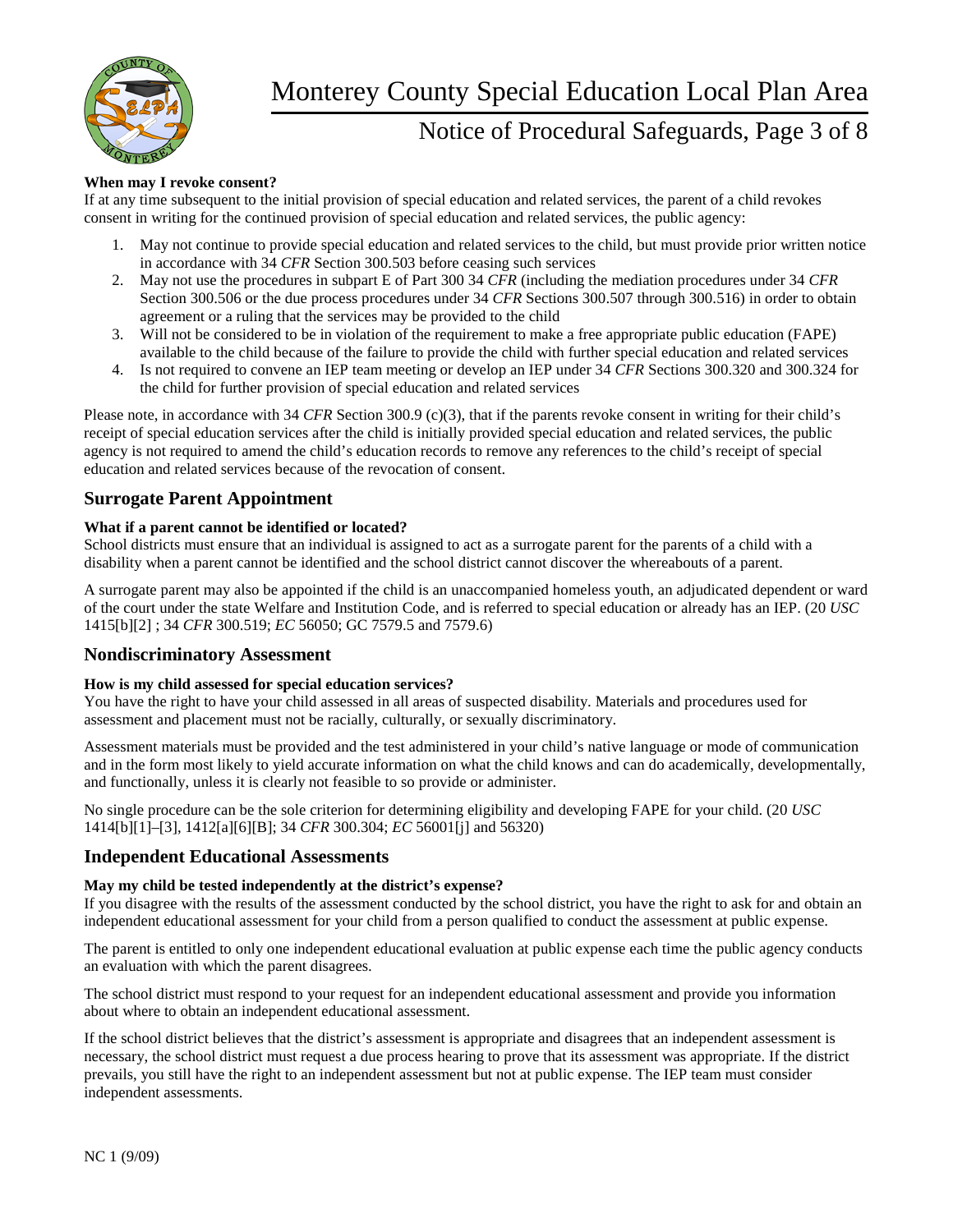

## Notice of Procedural Safeguards, Page 4 of 8

District assessment procedures allow in-class observation of students. If the school district observes your child in his or her classroom during an assessment, or if the school district would have been allowed to observe your child, an individual conducting an independent educational assessment must also be allowed to observe your child in the classroom.

If the school district proposes a new school setting for your child and an independent educational assessment is being conducted, the independent assessor must be allowed to first observe the proposed new setting. (20 *USC* 1415[b][1] and [d][2][A]; 34 *CFR* 300.502; *EC* 56329[b] and [c])

## **Access to Educational Records**

#### **May I examine my child's educational records?**

You have a right to inspect and review all of your child's education records without unnecessary delay, including prior to a meeting about your child's IEP or before a due process hearing. The school district must provide you access to records and copies, if requested, within five (5) **business** days after the request has been made orally or in writing. (*EC* 49060, 56043[n], 56501[b][3], and 56504)

#### **HOW DISPUTES ARE RESOLVED**

### **Due Process Hearing**

#### **When is a due process hearing available?**

You have the right to request an impartial due process hearing regarding the identification, assessment, and educational placement of your child or the provision of FAPE. The request for a due process hearing must be filed within two years from the date you knew or should have known about the alleged action that forms the basis of the due process complaint. (20 *USC*  1415[b][6]; 34 *CFR* 300.507; *EC* 56501 and 56505[l])

## **Mediation and Alternative Dispute Resolution**

#### **May I request mediation or an alternative way to resolve the dispute?**

A request for mediation may be made either before or after a request for a due process hearing is made.

You may ask the school district to resolve disputes through mediation or alternative dispute resolution (ADR), which is less adversarial than a due process hearing. The ADR and mediation are voluntary methods of resolving a dispute and may not be used to delay your right to a due process hearing.

#### **What is a pre-hearing mediation conference?**

You may seek resolution through mediation prior to filing a request for a due process hearing. The conference is an informal proceeding conducted in a nonadversarial manner to resolve issues relating to the identification, assessment, or educational placement of a child or to a FAPE.

At the prehearing mediation conference, the parent or the school district may be accompanied and advised by nonattorney representatives and may consult with an attorney prior to or following the conference. However, requesting or participating in a prehearing mediation conference is not a prerequisite to requesting a due process hearing.

All requests for a prehearing mediation conference shall be filed with the Superintendent. The party initiating a prehearing mediation conference by filing a written request with the Superintendent shall provide the other party to the mediation with a copy of the request at the same time the request is filed.

The prehearing mediation conference shall be scheduled within fifteen (15) days of receipt by the Superintendent of the request for mediation and shall be completed within thirty (30) days after receipt of the request for mediation unless both parties agree to extend the time. If a resolution is reached, the parties shall execute a legally binding written agreement that sets forth the resolution. All discussions during the mediation process shall be confidential. All prehearing mediation conferences shall be scheduled in a timely manner and held at a time and place reasonably convenient to the parties. If the issues fail to be resolved to the satisfaction of all parties, the party who requested the mediation conference has the option of filing for a due process hearing. (*EC* 56500.3 and 56503)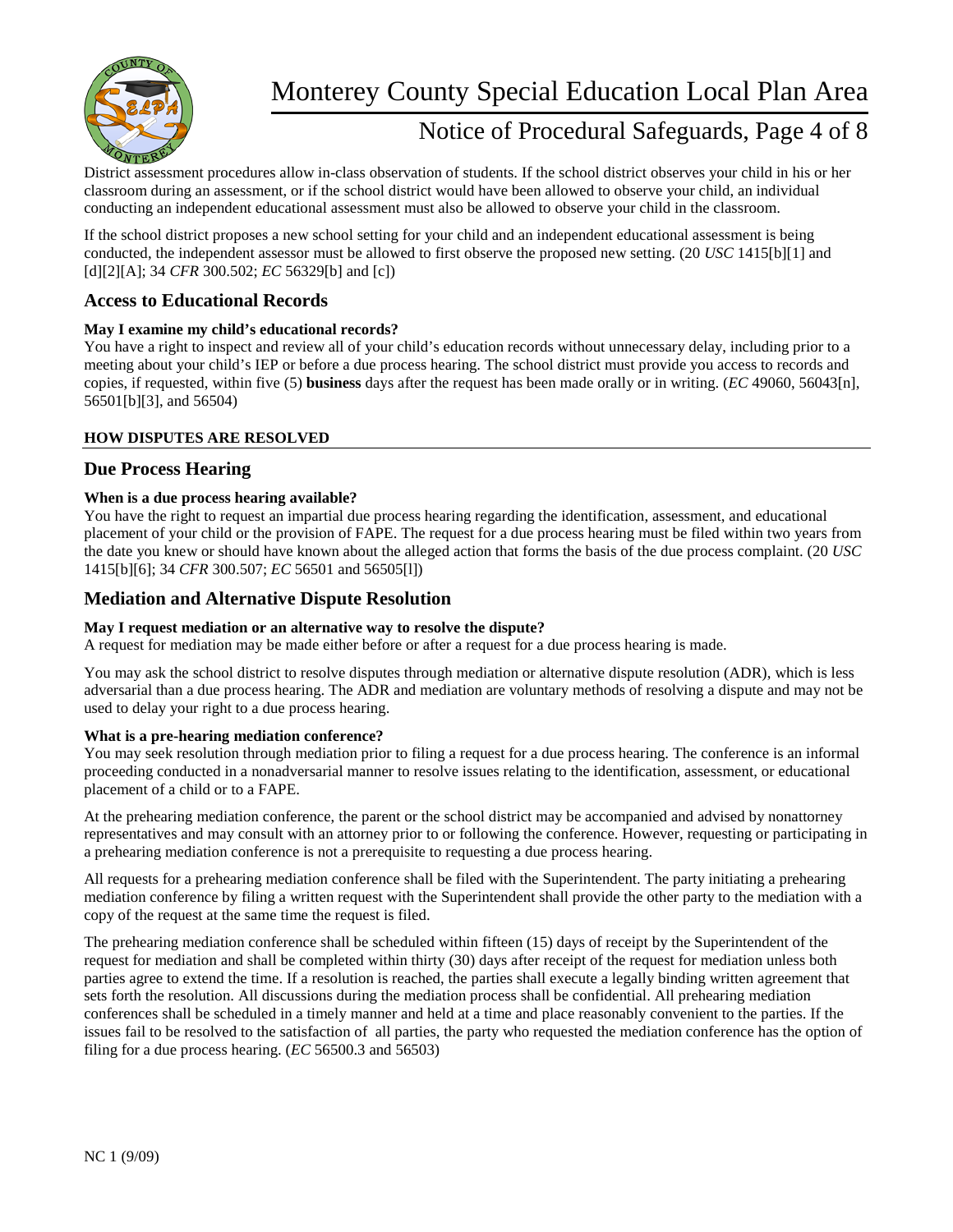

## Notice of Procedural Safeguards, Page 5 of 8

## **Due Process Rights**

### **What are my due process rights?**

You have a right to:

- 1. Have a fair and impartial administrative hearing at the state level before a person who is knowledgeable of the laws governing special education and administrative hearings (20 *USC* 1415[f][1][A], 1415[f][3][A]-[D]; 34 *CFR*  300.511; *EC* 56501[b][4])
- 2. Be accompanied and advised by an attorney and/or individuals who have knowledge about children with disabilities (*EC* 56505 [e][1])
- 3. Present evidence, written arguments, and oral arguments (*EC* 56505[e][2])
- 4. Confront, cross-examine, and require witnesses to be present (*EC* 56505[e][3])
- 5. Receive a written or, at the option of the parent, an electronic verbatim record of the hearing, including findings of fact and decisions (*EC* 56505[e][4])
- 6. Have your child present at the hearing (*EC* 56501[c][1])
- 7. Have the hearing be open or closed to the public (*EC* 56501[c][2])
- 8. Receive a copy of all documents, including assessments completed by that date and recommendations, and a list of witnesses and their general area of testimony within five (5) business days before a hearing (*EC* 56505[e][7] and 56043[v])
- 9. Be informed by the other parties of the issues and their proposed resolution of the issues at least ten (10) calendar days prior to the hearing (*EC* 56505[e][6])
- 10. Have an interpreter provided (CCR 3082[d])
- 11. Request an extension of the hearing timeline (*EC* 56505[f][3])
- 12. Have a mediation conference at any point during the due process hearing (*EC* 56501[b][2]), and
- 13. Receive notice from the other party at least ten days prior to the hearing that the other party intends to be represented by an attorney (*EC* 56507[a]). (20 *USC* 1415[e]; 34 *CFR* 300.506, 300.508, 300.512 and 300.515)

## **Filing a Written Due Process Complaint**

#### **How do I request a due process hearing?**

You need to file a written request for a due process hearing. You or your representative needs to submit the following information in your request:

- 1. Name of the child
- 2. Address of the residence of the child
- 3. Name of the school the child is attending
- 4. In the case of a homeless child, available contact information for the child and the name of the school the child is attending, and
- 5. A description of the nature of the problem, including facts relating to the problem(s) and a proposed resolution of the problem(s)

Federal and state laws require that either party filing for a due process hearing must provide a copy of the written request to the other party. (20 *USC* 1415[b][7], 1415[c][2]; 34 *CFR* 300.508; *EC* 56502[c][1])

Prior to filing for a due process hearing, the school district shall be provided the opportunity to resolve the matter by convening a resolution session, which is a meeting between the parents and the relevant members of the IEP team who have specific knowledge of the facts identified in the due process hearing request. (20 *USC* 1415[f][1][B]; 34 *CFR* 300.510)

#### **What does a resolution session include?**

Resolution sessions shall be convened within fifteen (15) days of receiving notice of the parents' due process hearing request. The sessions shall include a representative of the school district who has decision-making authority and not include an attorney of the school district unless the parent is accompanied by an attorney. The parent of the child may discuss the due process hearing issue and the facts that form the basis of the due process hearing request.

The resolution session is not required if the parent and the school district agree in writing to waive the meeting. If the school district has not resolved the due process hearing issue within thirty (30) days, the due process hearing may occur. If a resolution is reached, the parties shall execute a legally binding agreement. (20 *USC* 1415[f][1][B]; 34 *CFR* 300.510)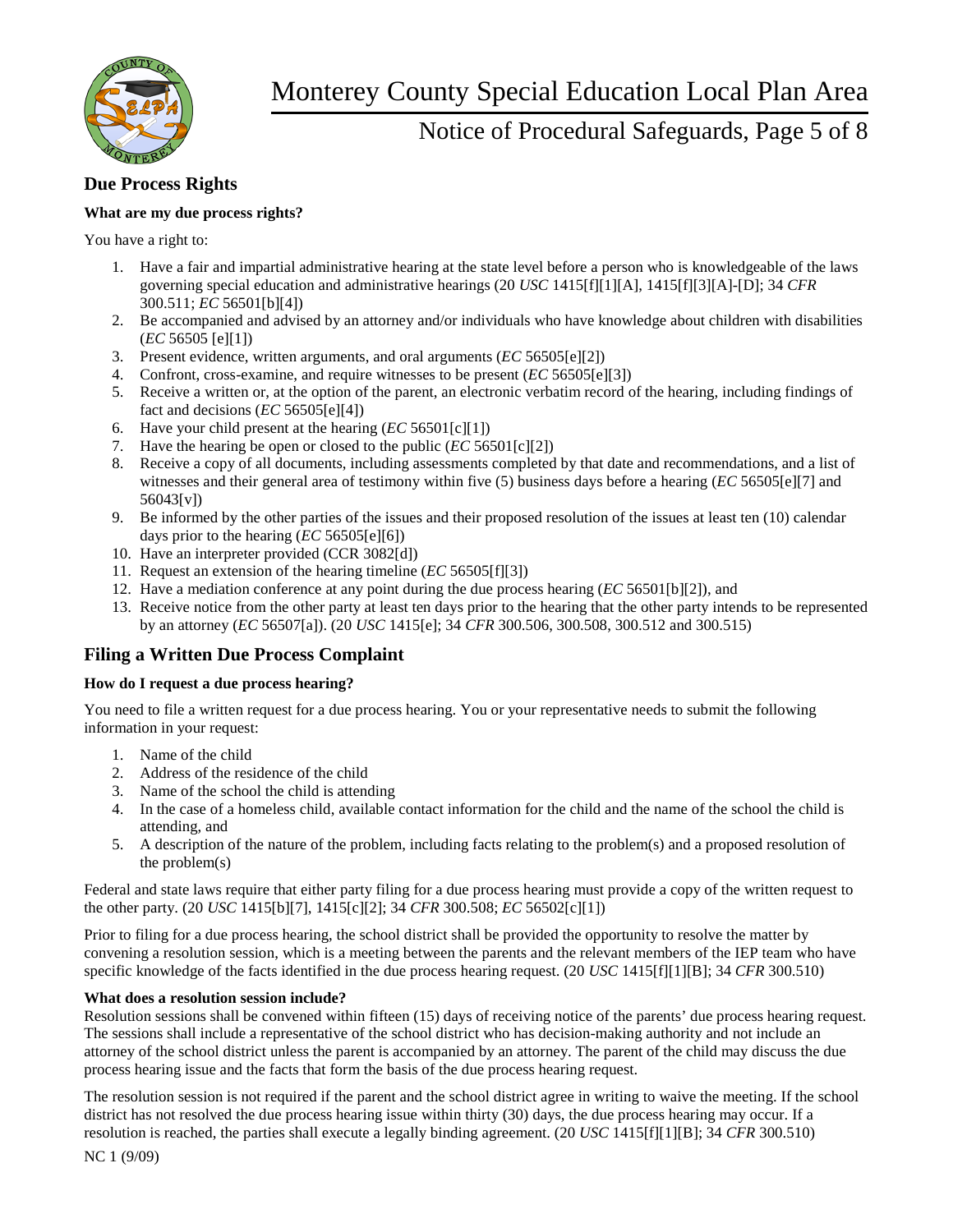

## Notice of Procedural Safeguards, Page 6 of 8

### **Does my child's placement change during the proceedings?**

The child involved in any administrative or judicial proceeding must remain in the current educational placement unless you and the school district agree on another arrangement. If you are applying for initial admission of your child to a public school, your child will be placed in a public school program with your consent until all proceedings are completed. (20 *USC*  1415[j]; 34 *CFR* 300.518; *EC* 56505[d])

#### **May the decision be appealed?**

The hearing decision is final and binding on both parties. Either party may appeal the hearing decision by filing a civil action in state or federal court within 90 days of the final decision. (20 *USC* 1415[i][2] and [3][A], 1415[l]; 34 *CFR* 300.516; *EC*  56505[h] and [k], *EC* 56043[w])

#### **Who pays for my attorneys' fees?**

In any action or proceeding regarding the due process hearing, the court, in its discretion, may award reasonable attorneys' fees as part of the costs to you as parent of a child with a disability if you are the prevailing party in the hearing. Reasonable attorneys' fees may also be made following the conclusion of the administrative hearing, with the agreement of the parties. (20 *USC* 1415[i][3][B]–[G]; 34 *CFR* 300.517; *EC* 56507[b])

Fees may be reduced if any of the following conditions prevail:

- 1. The court finds that you unreasonably delayed the final resolution of the controversy
- 2. The attorneys' hourly fees exceed the prevailing rate in the community for similar services by attorneys of reasonably comparable skill, reputation, and experience
- 3. The time spent and legal services provided were excessive, or
- 4. Your attorney did not provide to the school district the appropriate information in the due process request notice.

Attorneys' fees will not be reduced, however, if the court finds that the State or the school district unreasonably delayed the final resolution of the action or proceeding or that there was a violation of this section of law. (20 *USC* 1415[i][3][B]-[G]; 34 *CFR* 300.517)

Attorneys' fees relating to any meeting of the IEP team may not be awarded unless an IEP team meeting is convened as a result of a due process hearing proceeding or judicial action. Attorneys' fees may also be denied if you reject a reasonable settlement offer made by the district/public agency ten (10) days before the hearing begins and the hearing decision is not more favorable than the offer of settlement. (20 *USC* 1415[i][3][B]–[G]; 34 *CFR* 300.517)

To obtain more information or to file for mediation or a due process hearing, contact:

Office of Administrative Hearings Attention: Special Education Division 2349 Gateway Oaks Drive, Suite 200 Sacramento, CA 95833-4231 (916) 263-0880 FAX (916) 263-0890

#### **SCHOOL DISCIPLINE AND PLACEMENT PROCEDURES FOR STUDENTS WITH DISABILITIES**

## **School Discipline and Alternative Interim Educational Settings**

#### **May my child be suspended or expelled?**

School personnel may consider any unique circumstances on a case-by-case basis when determining whether a change in placement is appropriate for a child with a disability who violates a code of student conduct from his or her setting to:

- An appropriate interim alternative education setting, another setting, or suspension for not more than ten  $(10)$ consecutive school days, and
- Additional removals of not more than ten  $(10)$  consecutive school days in the same school year for separate incidents of misconduct

#### **What occurs after a removal of more than ten (10) days?**

After a child with a disability has been removed from his or her current placement for ten (10) school days in the same school year, during any subsequent days of removal the public agency must provide services to enable the child to continue to participate in the general education curriculum and progress toward meeting the goals set out in the child's IEP. Also, a child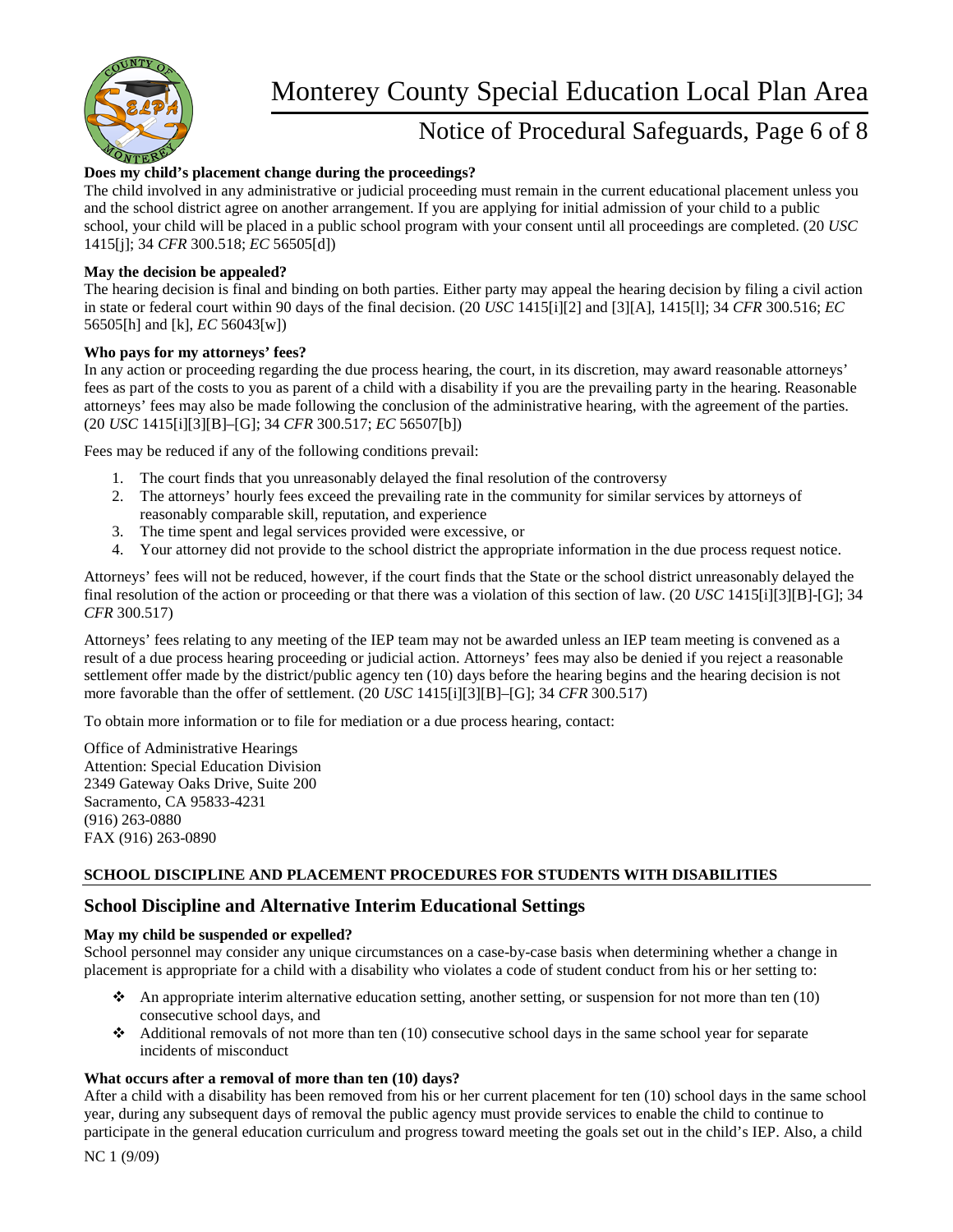

## Notice of Procedural Safeguards, Page 7 of 8

will receive, as appropriate, a functional behavioral assessment and behavioral intervention services and modifications, which are designed to address the behavior violation so that it does not recur.

If a child exceeds ten (10) days in such a placement, an IEP team meeting must be held to determine whether the child's misconduct is caused by the disability. This IEP team meeting must take place immediately, if possible, or within ten (10) days of the school district's decision to take this type of disciplinary action.

As a parent you will be invited to participate as a member of this IEP team. The school district may be required to develop an assessment plan to address the misconduct or, if your child has a behavior intervention plan, review and modify the plan as necessary.

#### **What happens if the IEP team determines that the misconduct is not caused by the disability?**

If the IEP team concludes that the misconduct was not a manifestation of the child's disability, the school district may take disciplinary action, such as expulsion, in the same manner as it would for a child without a disability. (20 *USC* 1415[k][1] and [7]; 34 *CFR* 300.530)

If you disagree with the IEP team's decision, you may request an expedited due process hearing, which must occur within twenty (20) school days of the date on which you requested the hearing. (20 *USC* 1415[k][2]; 34 *CFR* 300.531[c])

Regardless of the setting the school district must continue to provide FAPE for your child. Alternative educational settings must allow the child to continue to participate in the general curriculum and ensure continuation of services and modifications detailed in the IEP. (34 *CFR* 300.530; *EC* 48915.5[b]).

### **CHILDREN ATTENDING PRIVATE SCHOOL**

#### **May students who are parentally placed in private schools participate in publicly funded special education programs?**

Children who are enrolled by their parents in private schools may participate in publicly funded special education programs. The school district must consult with private schools and with parents to determine the services that will be offered to private school students. Although school districts have a clear responsibility to offer FAPE to students with disabilities, those children, when placed by their parent in private schools, do not have the right to receive some or all of the special education and related services necessary to provide FAPE. (20 *USC* 1415[a][10][A]; 34 *CFR* 300.137 and 300.138; *EC* 56173)

If a parent of an individual with exceptional needs who previously received special education and related services under the authority of the school district enrolls the child in a private elementary school or secondary school without the consent of or referral by the local educational agency, the school district is not required to provide special education if the district has made FAPE available. A court or a due process hearing officer may require the school district to reimburse the parent or guardian for the cost of special education and the private school only if the court or due process hearing officer finds that the school district had not made FAPE available to the child in a timely manner prior to that enrollment in the private elementary school or secondary school and that the private placement is appropriate. (20 *USC* 1412[a][10][C]; 34 *CFR* 300.148; *EC* 56175)

#### **When may reimbursement be reduced or denied?**

The court or hearing officer may reduce or deny reimbursement if you did not make your child available for an assessment upon notice from the school district before removing your child from public school. You may also be denied reimbursement if you did not inform the school district that you were rejecting the special education placement proposed by the school district, including stating your concerns and intent to enroll your child in a private school at public expense.

Your notice to the school district must be given either:

- At the most recent IEP team meeting you attended before removing your child from the public school, or
- $\bullet$  In writing to the school district at least ten (10) business days (including holidays) before removing your child from the public school. (20 *USC* 1412[a][10][C]; 34 *CFR* 300.148; *EC* 56176)

#### **When may reimbursement not be reduced or denied?**

A court or hearing officer must not reduce or deny reimbursement to you if you failed to provide written notice to the school district for any of the following reasons:

- $\triangleleft$  The school prevented you from providing notice
- You had not received a copy of this Notice of Procedural Safeguards or otherwise been informed of the requirement to notify the district
- \* Providing notice would likely have resulted in physical harm to your child